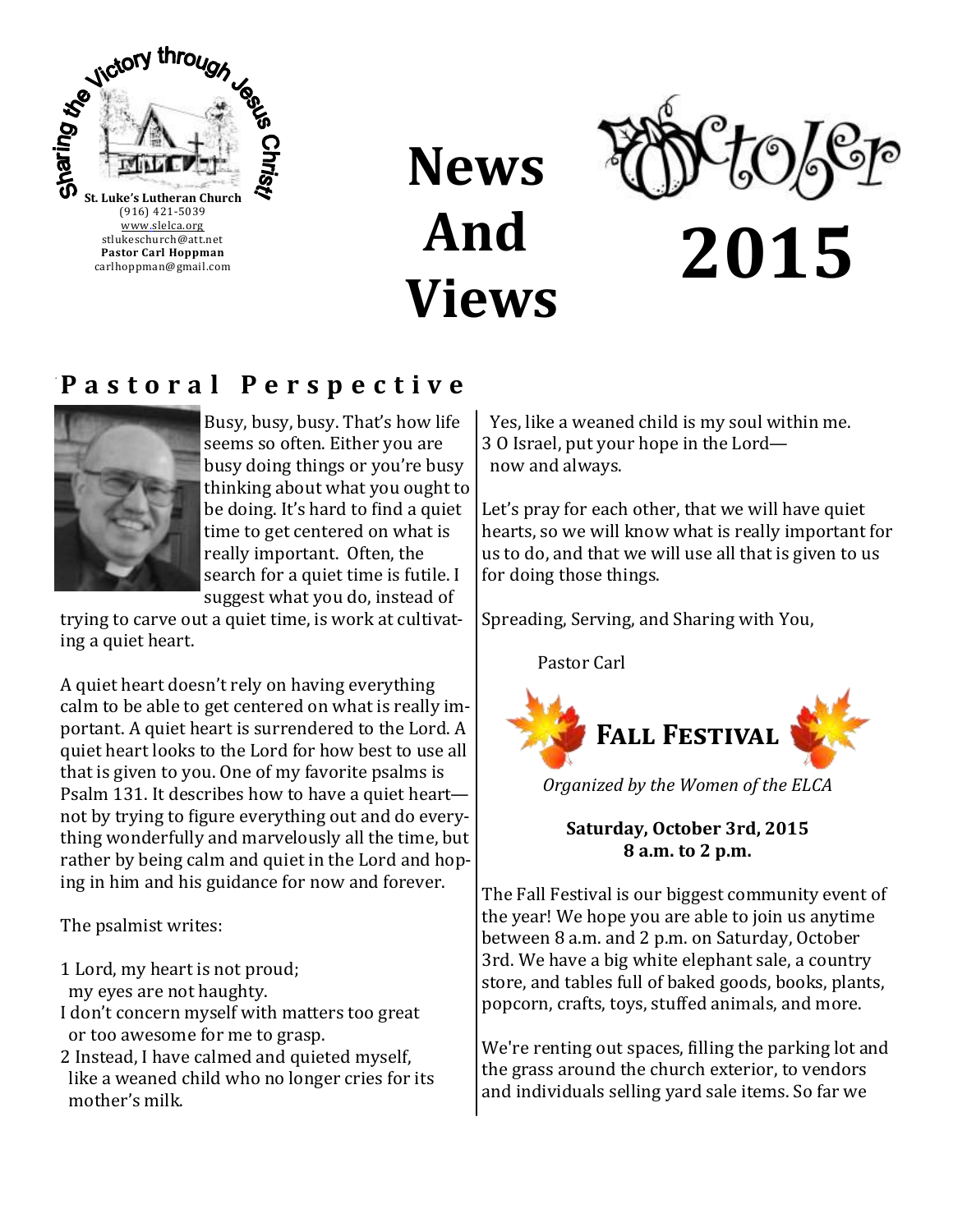have vendors signed up to sell jewelry, jams, curios, children's books, vintage items, hand-crafted products, yard art, candles, quilts, wind chimes, clocks, and more.

We're excited to have Good Day Sacramento come out to the event this year; look out for us in the 8 o'clock hour the morning of the event.

We have several activities for the kids: pumpkin painting, face painting, and coloring paper crowns!

Breakfast costs \$4 (suggested donation) for pancakes, sausage or bacon, and coffee or juice. For lunch you can buy a hot dog for \$4, or a hamburger for \$5, along with chips and a drink.





The benevolence fund has been used to donate to the following organizations:

- Union Gospel Mission (homeless services)
- Chicks in Crisis (services for homeless women and children and for women facing unwanted pregnancies)
- Elk Grove Food Bank
- St. John's Program for Real Change (helping homeless mothers transition out of homelessness)
- The Sacramento SPCA (animal welfare)
- Parkway Elementary and Charles Mack Elementary School
- Courageous Connections (supporting current and emancipated foster youth)
- Moral Values Program (protecting, supporting, and mentoring abused, neglected, and troubled youth)
- South Sacramento Interfaith Partnership (emergency food closet)

#### **Thanks for your support!**

We want to thank everyone who has already donated such wonderful white elephants to support WELCA's benevolence program.

#### **Help needed to prepare for the Fall Festival**

We're still looking for support for staffing our booths. Look for sign up sheets on the opportunity table for Books & Plants, Country Store, Crafters, White Elephants, and Food Tent.

We are still accepting donations of white elephants, handmade crafts, books, baked goods, and especially plants! We also are in need of plastic and paper bags. Donations can be brought to the church any Sun-



day, or Monday—Thursday mornings, through October 1st. If you are providing baked goods, please contact Connie Ruele (689-8528) to make arrangements for dropping them off by Friday, October 2nd.

We need your help to sort, price, and prepare the white elephant items for the sale. Please come to the Overflow Room, for any amount of time that you are available, starting at 9 a.m. on Thursday, October 1. If you have any questions or concerns about the white elephants, please contact Carol Carney at 335- 0847 or Judy Saxby at 798-0825.



For all other questions, call the church office at 421 -5039 during office hours (Monday through Thursday mornings), or email Holly at welca@slelca.org.

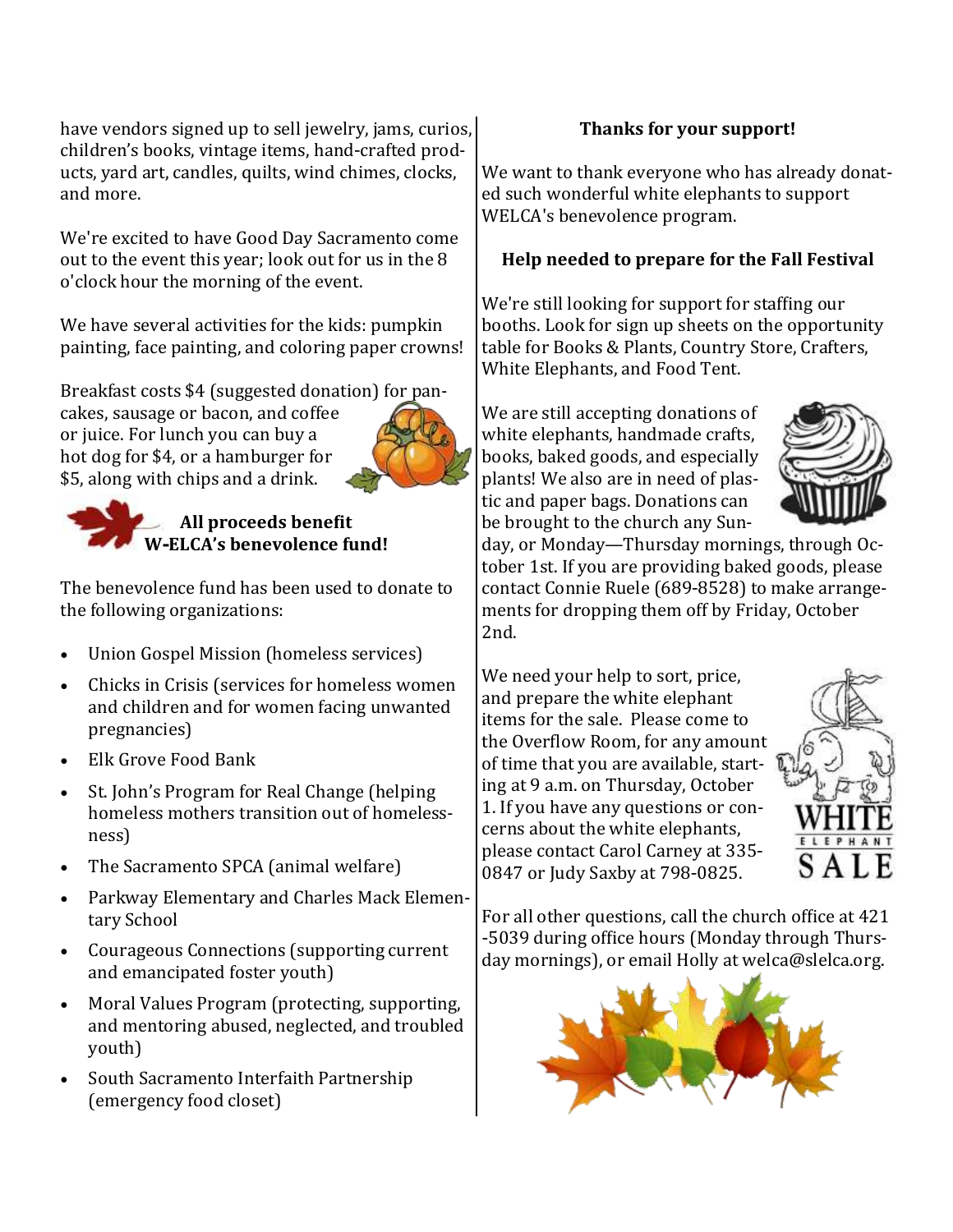

# **Reformation Day**

Reformation Day—October 31st—is one of the most significant dates in church history. On this day in 1517, Martin Luther nailed the Ninety-Five Theses to the door of the Wittenberg church in Germany an event that is commonly con-

sidered the start of the Protestant Reformation.

Luther, a devout Catholic priest, was appalled by rampant corruption in the church. Priests were selling "indulgences," pieces of paper that promised the forgiveness of sins. The people would purchase indulgences so they could commit sins without consequences, and the priests profited by claiming to peddle God's free gift of grace.

The Ninety-Five Theses detailed these and many other abuses in the church. As the theses circulated among scholars all over Europe, Luther's ideas helped spark a widespread and far-reaching religious, cultural, and political upheaval. Luther and other reformers, such as John Calvin, Ulrich Zwingli, and John Knox, challenged papal authority and called for essential reforms in the church's structure and teachings. Although Luther simply wanted to restore the Catholic church's piety and dignity, he was ultimately excommunicated, and the Reformation led to the establishment of separate Protestant churches (named after the reformers' *protests*).

Luther also translated the Bible into the German vernacular—before that, most Bibles were written



in Latin—so that the common people could access God's word directly, instead of hearing it through the corrupt priests.

At the heart of the reform movement was the gospel, the good news that we are justified and set free by grace through faith. Salvation is a free gift of God that cannot be earned by doing good deeds (or buying indulgences). As Luther wrote in thesis sixtytwo:

"The true treasure of the church is the most holy gospel of the glory and grace of God."

### **Annual Reformation Sunday**

#### **Celebration and Potluck Sunday, October 25, after the 10:30 a.m. service**

This annual event is a celebration of the Reformation, our Lutheran heritage, and our personal family heritages. Everyone is encouraged to bring a dish representing your heritage, or a favorite family recipe, to share.

You are also invited to help us decorate the tables by bringing a family keepsake or something that shows off your heritage.

We will enjoy a time of learning about Martin Luther and the Reformation, accompanied by a Reformation-themed activity.

If you can attend, please sign up at the Opportunity Table, at the back of the sanctuary. We want to be able to provide plenty of seating and tables.

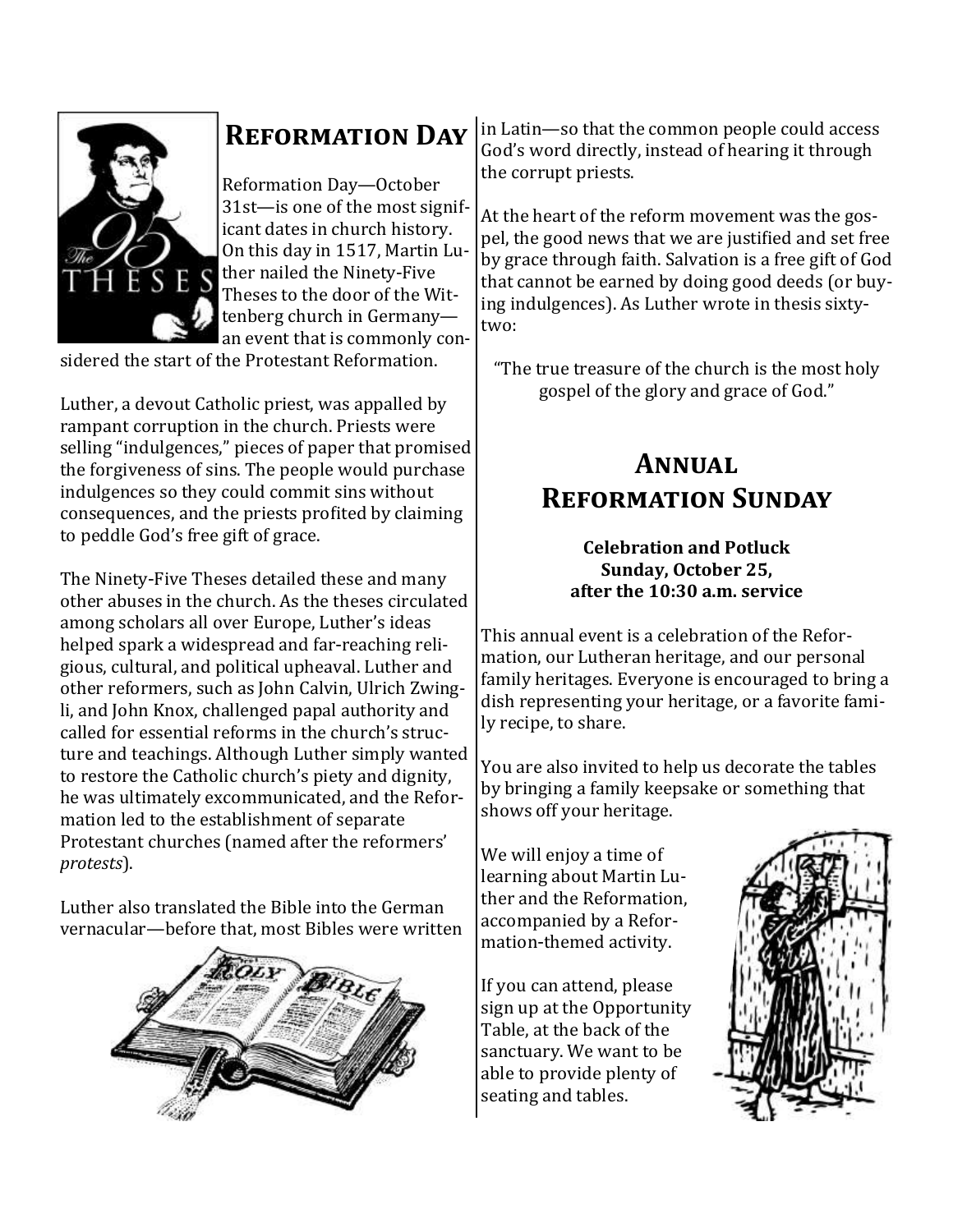

SLY members will be selling 2016 pocket and wall calendars until supplies run out. Pocket calendars are available for \$5 and wall calendars are \$6. They make great Christmas gifts and stocking stuffers.

The first SLY meeting of the fall season will be held on Sunday, October 4th, following the confirmation class. Pizza will be provided for all those who attend. We will discuss fundraising, pumpkin bread, and other events.



### **BOOK CLUB**

### **Evangelism Board**

CUSSION Is reading books one of your hobbies? Would you like to meet with other St. Luke's members to discuss what you liked (or disliked) about a previously assigned and agreed-upon book?

If this interests you, please call Robin Zoesch at 385 -9312. Thank you for considering this.

Robin Zoesch

# **Community Concerns Report**

### **The school supplies drive was a great success!**

The Community Concerns Board met on Tuesday, September 8. It was a true time of thanksgiving; we're grateful to the members of our congregation for, once again, donating a large quantity of school

supplies. As we gathered to sort the supplies in preparation for stuffing the 100 backpacks generously donated by W-ELCA, we were overwhelmed by their generosity. We thank each and every one who donated supplies and helped in any other way to make this such a fantastic outreach to our community.

Supplies were put in the backpacks after the Congregational Picnic on Sunday, September 13, and we thank those who participated in this rewarding time of fellowship. The filled backpacks, as well as the supplies collected for school teachers, were distributed by Al Moser, Community Concerns Board Chair, and Mack Vance, a great supporter of the Board.

Thank you all for helping us with this greatly appreciated effort to put a smile on the faces of these children who have so little and the teachers who often are compelled to buy supplies. Our donations will help make sure the students of Parkway and Charles Mack Elementary Schools will have the best opportunity to fulfill their education.

# **God's Work. Our Hands.**

St. Luke's Women of the ELCA met on Saturday, September 12th, for a general meeting. We were excited to participate in the "God's Work, Our Hands" Service Day. We were able to purchase 100 high-quality backpacks to support the backpack and school supplies drive this year. It's a wonderful way we can support our local community's youth.

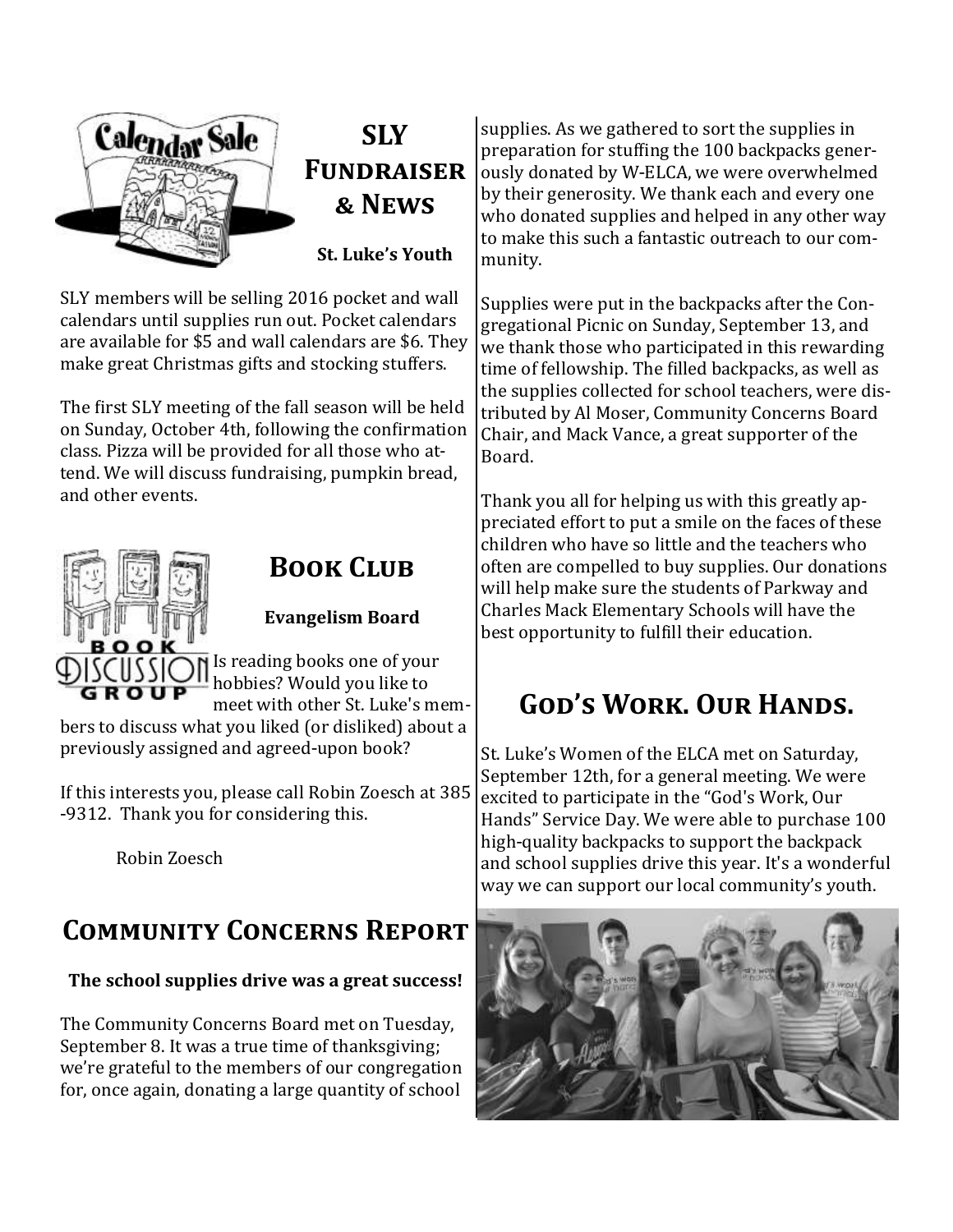

### **Evangelism Board Report**

The Evangelism Board members (Carolyn Andrews, Pauline and Walt Arndt, Kelly Boyer, Joyce Jensen, Pat Webb, Robin Zoesch, and Carole Vance) wish to thank everyone who helped make our Congregational BBQ & Picnic special. I wish to personally thank Paul Maki, Joshua Bell, Steven Lee, Mack Vance, and Jack Fenske for taking time from their Saturdays to set up tables and canopies. A special

thank-you to Ed and Kirsten Ireton for the delicious hamburgers and hot dogs, and thank you to everyone who supplied the wonderful salads. Everyone had a great time!

It was a wonderful day, and it was great to see everyone wearing their God's Work, Our Hands tshirts. Many hands filled the backpacks with all the school supplies that were generously donated throughout the summer.

Carole Vance, Evangelism Member

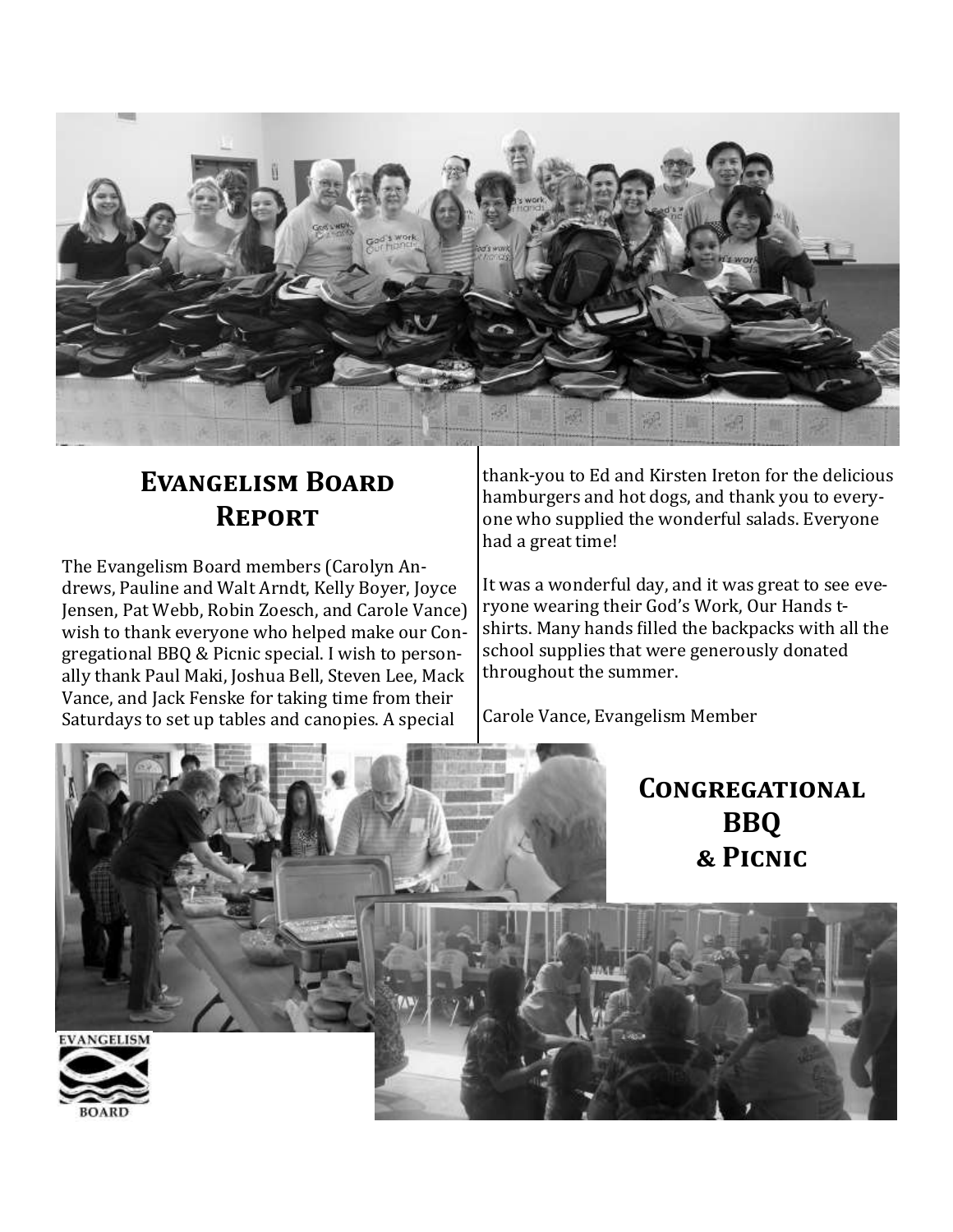# **Property Board Report**

It required two projects, but the Property Board has resolved the drainage problems along the east side of the sanctuary building.

In the process, several additional issues were also corrected: (a) uneven sidewalks, at the south end of the building, which created tripping hazards; (b) unattractive, overgrown shrubs along the east side; and (c) no automatic sprinklers for the shrubbery on the east side.

Funding for both projects was provided by the Crab Feed and Fireworks Booth fundraiser events. Without these funds, the projects would not have occurred. The Property Board thanks everyone for the fundraising support.

The drainage issues were created by the lack of a drainage inlet, in the original construction, for the downspout located at the southeast corner of the sanctuary building. This downspout drains almost 40 percent of the east half of the roof. The issue is aggravated by the fact that the sidewalk and parking lot pavement are higher than the planting area.

The first phase of the work was installing a new drainage inlet at the southeast corner. However, before this work could begin, the existing sidewalk had to be removed, because the planned connection between the new inlet and an existing drainage pipe was under the sidewalk. Thus, a contractor was hired to remove and replace the sidewalks, which also eliminated the tripping hazards.

When the sidewalks were removed, the Board members installed the new inlet, which will eliminate nearly all of flooding that has occurred in the past. The total cost of the initial project was \$2,200.

Next, the Board hired a landscape firm to relandscape the area along the east side of the sanctuary building, from the south end to the large AC. The work also included the area within the small

courtyard.

The goals for this project included the following:

- Improve the building security and discourage unwanted overnight activities (i.e., less vegetation for hiding).
- Improve the appeal and consistency of the shrubs.
- Remove the overgrown vegetation. This is critical for preventing dry rot, especially for the low windows.
- Provide a water-conserving, automatic sprinkler system (i.e., a drip system).
- Lessen the accumulation of water on the sidewalk during the rainy season. To achieve this goal, a new French drain was constructed, adjacent to the sidewalk, for the full length of the planting area.

For many years, this planting area has been maintained, including watering, by Peggy and Al Moser. Thus, prior to beginning work, the Board discussed the project with the Mosers, and they were fully supportive. The Property Board thanks Peggy and Al for their years of faithful efforts to maintain this planting area.

In an effort to conserve water and avoid overplanting, only seven plants were planted: five Escallonia, commonly called Compakta (a small, spreading shrub with petite pink flowers), and two Viburnum tinus, commonly called Spring Bouquet (a medium-sized shrub with white flowers). The area looks somewhat sparse now, but please be patient; the plants will be considerably larger when they reach maturity. The cost for the landscaping and related work was \$3,100.

If you have any additional questions, please contact a Board member.

> Jack Fenske, Property Board member

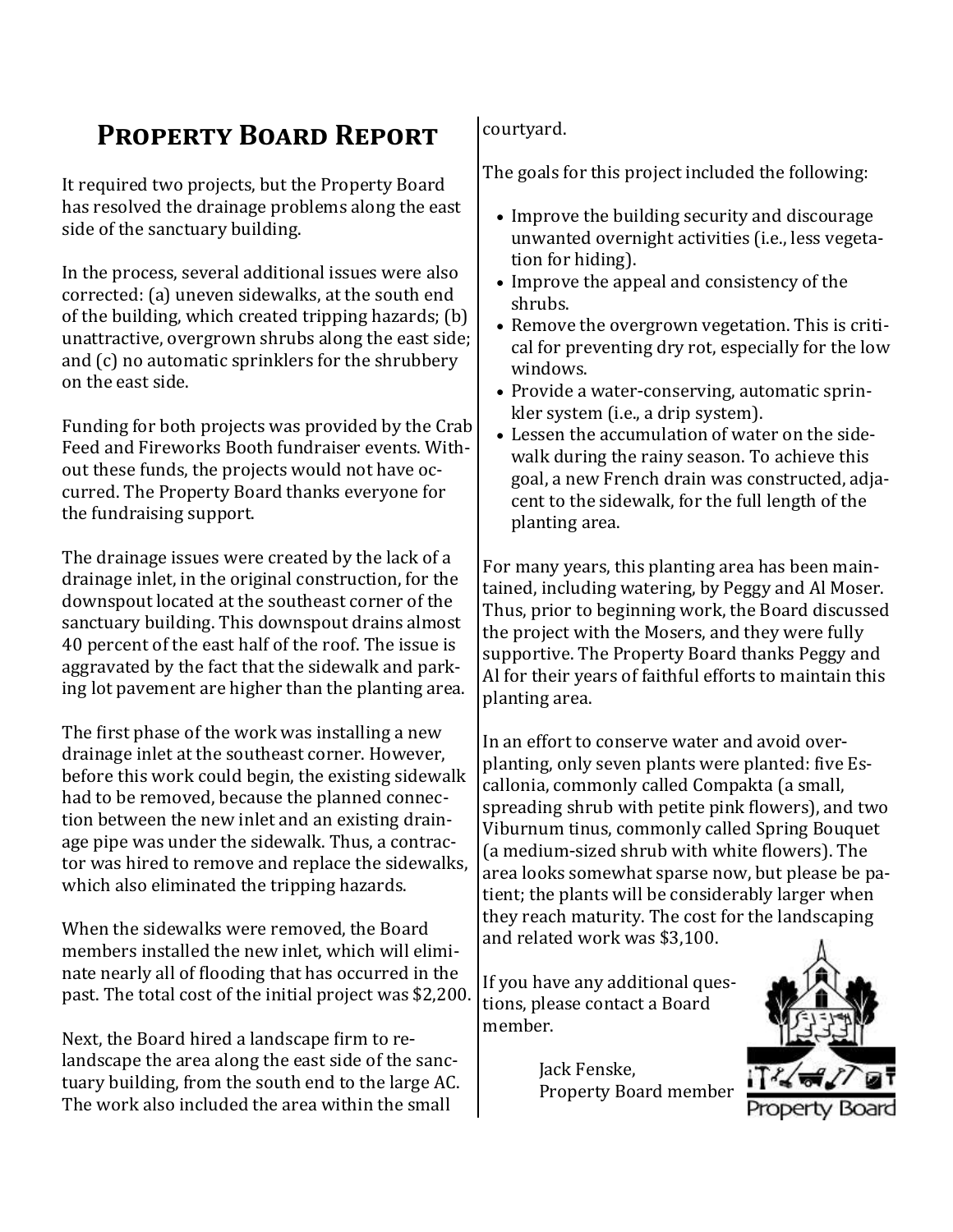

#### **Fundraising walk for the American Cancer Society**

Please join Team Friends in Faith as we walk in the annual Sacramento Making Strides Against Breast Cancer walk on Sunday, October 18th. The event starts with registration at 7 a.m., and the walk begins at 8 a.m., so we should be back in time for church! We will be carpooling from St. Luke's.

There is no cost to register, but donations are encouraged, as this is a fundraiser for the American Cancer Society. Visit http://main.acsevents.org/ goto/friendsinfaith to register or donate to the team. Let's show our support to all those who have fought and are fighting breast cancer. If you have any questions, please contact Team Captain Kirsten at 296-5907.



Ria Williams, a welcomed member of our congregation, passed away peacefully in her sleep at the age of 91. Please pray for her brother, extended family members, and friends as they grieve. We give thanks for her long life, and we rejoice that she will spend eternity in the Lord's presence. A memorial service was held at St. Luke's on September 12.



### **Lutheran Disaster Relief**

Please pray for those whose lives, homes, and property have been endangered by fires throughout Northern California. Pray as well for the many firefighters and first responders who are putting their lives in danger to bring relief and comfort. And pray for rain and favorable weather to end this tragedy.

The Lutheran church has several wonderful organizations that provide long-term disaster relief to devastated areas. They work with local churches to provide support, healing, and hope. Lutheran Disaster Response (LDR) and Lutheran Social Services (LSS) help communities recover and stabilize during the weeks and months after the Red Cross and other agencies withdraw.

To help the people and communities that have been affected by the Butte and Valley fires, please generously support the relief work of LDR and LSS. Their immediate needs are being met, but let us commit to supporting them during the long journey of healing and rebuilding. LDR and LSS will coordinate with local congregations and relief agencies to put your gifts to the best and most needed uses.

If you would like to make a donation for the Northern California disaster relief through St. Luke's, simply mark your offering "Fire Relief" and place it in the offering plate or send it to the church. We will forward it to the proper relief agency.

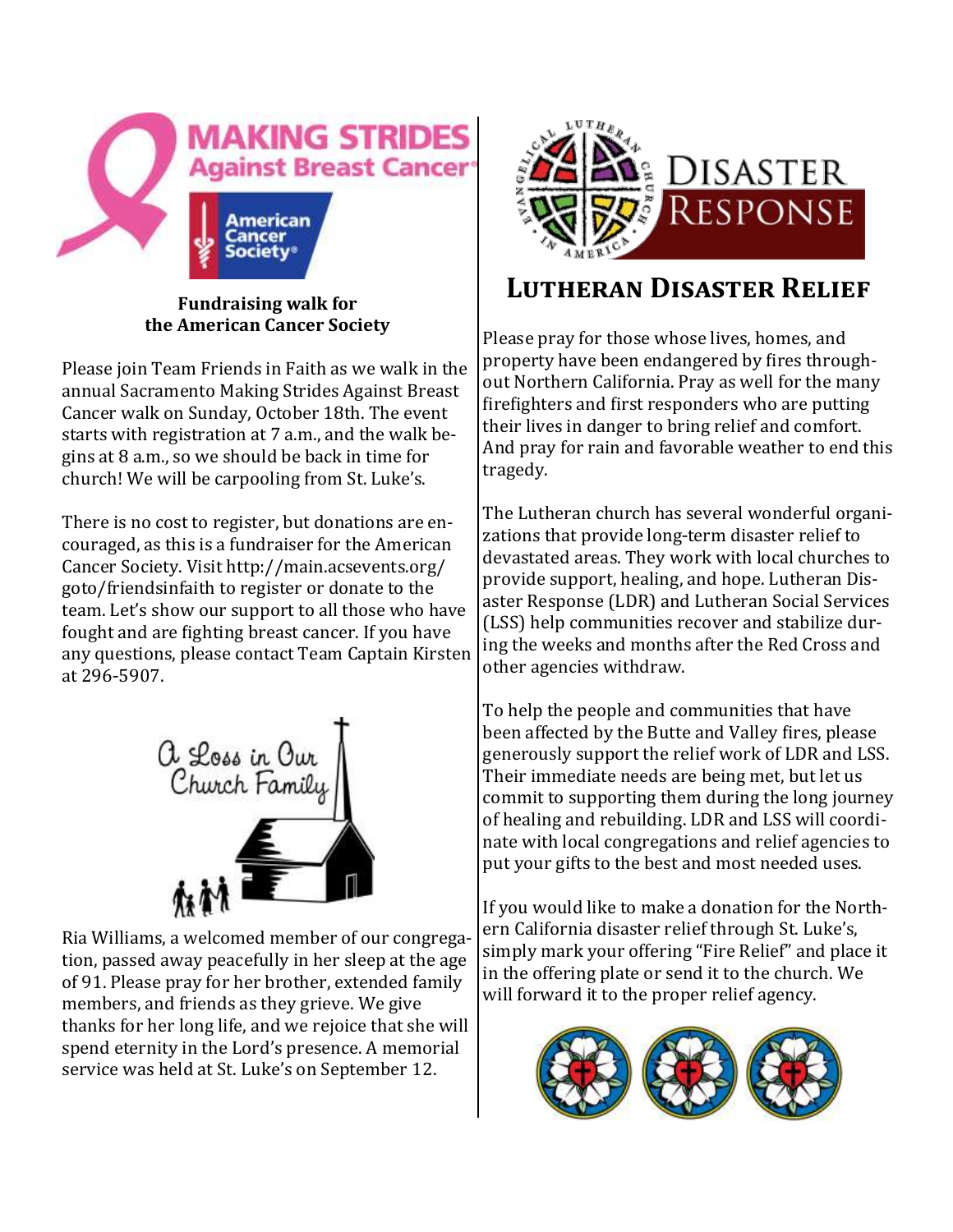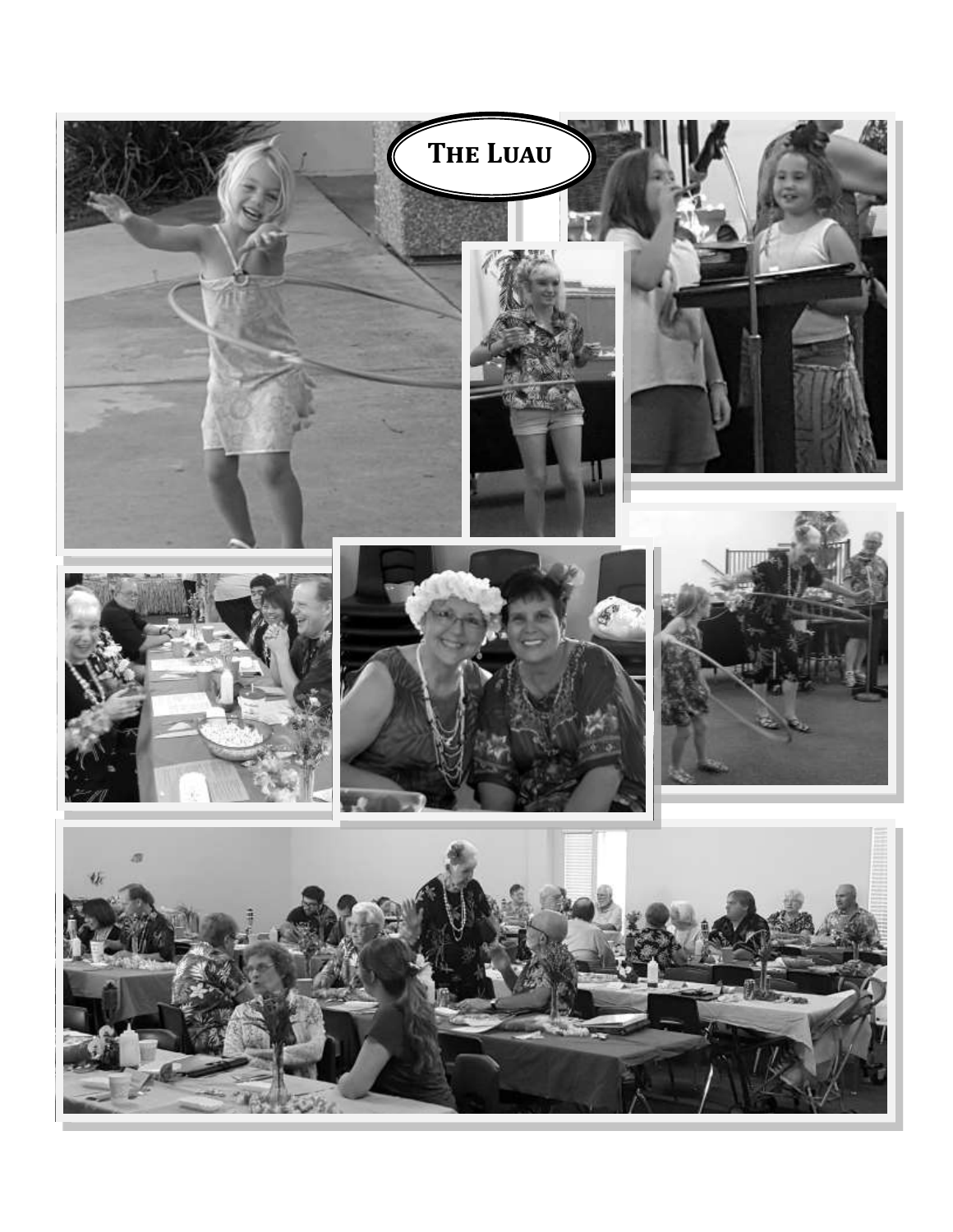



# **Baby Shower**

Congratulations Brooke & Dave Barr!

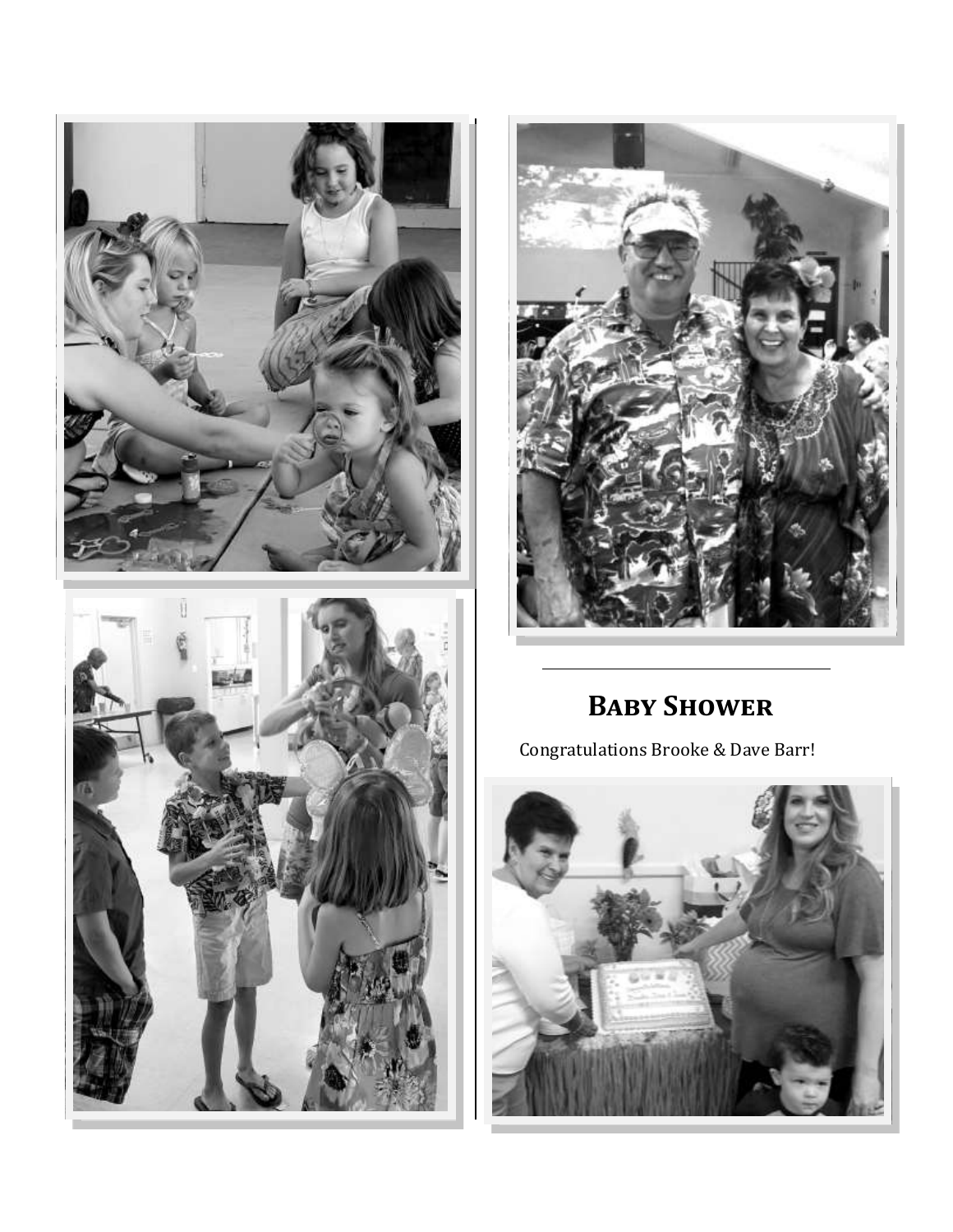

### **Financial Secretary Report**

#### **August 2015**

Micayla Shower **October 2nd** Ferd Boschee October 3rd Hannelore Marchuk October 3rd Howard Triebwasser October 4th Gail Weber **Call Weber** October 7th Thelma Williams October 7th Vivian Blazic October 8th Ron Franklin **C**ortober 8th Jeff Kiser October 8th Ofelia Ojeda October 8th Duane Kiser **Duane Kiser** Corober 19th Katie Ramsey 14 Mall October 19th Joan Mooney  $\overrightarrow{h_{\text{non}}}\$  October 21st Susan Myers U J October 21st Ben Ireton October 22nd Christina Hisamoto October 28th

П

*If your birthday is this month and you are not on our list please notify the church office, so we can update our files.*



- Oct. 4 Larry and Deanna Dockter For Micayla's 13th birthday Marlene and Duane Kiser for Jeff Kiser's birthday
- Oct. 11 Ken and Debi Lentsch for Chris's birthday Oct. 18 Ron and Pat Webb for their anniversary
- Oct. 25 Karen Linfor in memory of her parents



| <b>Offerings (General Fund Only)</b> |                   |                     |      |  |  |
|--------------------------------------|-------------------|---------------------|------|--|--|
|                                      | <b>This Month</b> | <b>Year to Date</b> |      |  |  |
| <b>Total Offering</b>                | \$19,986          | \$144,343           |      |  |  |
| <b>Compared to</b>                   | \$1,855           | \$3,990             |      |  |  |
| <b>Budget</b>                        | 11.0%             | 3.0%                |      |  |  |
| <b>Compared to</b>                   | \$1,407           | \$5,928             |      |  |  |
| 2014                                 | 8.0%              | 4.0%                |      |  |  |
| <b>Contributors</b>                  |                   |                     |      |  |  |
| 2015                                 | 103               | 92                  |      |  |  |
| (Current Year)                       |                   |                     | avg. |  |  |
| 2014                                 |                   |                     |      |  |  |
| (Last Year)                          | 82                | 88                  | avg. |  |  |
| <b>Other Special Gifts</b>           |                   |                     |      |  |  |

| <b>Sunday School</b> | \$10.96  |
|----------------------|----------|
| <b>Flowers</b>       | \$160.00 |

*Note: Positive values (no +/- sign) means above; negative values means below.*

Ron Webb

Financial Secretary

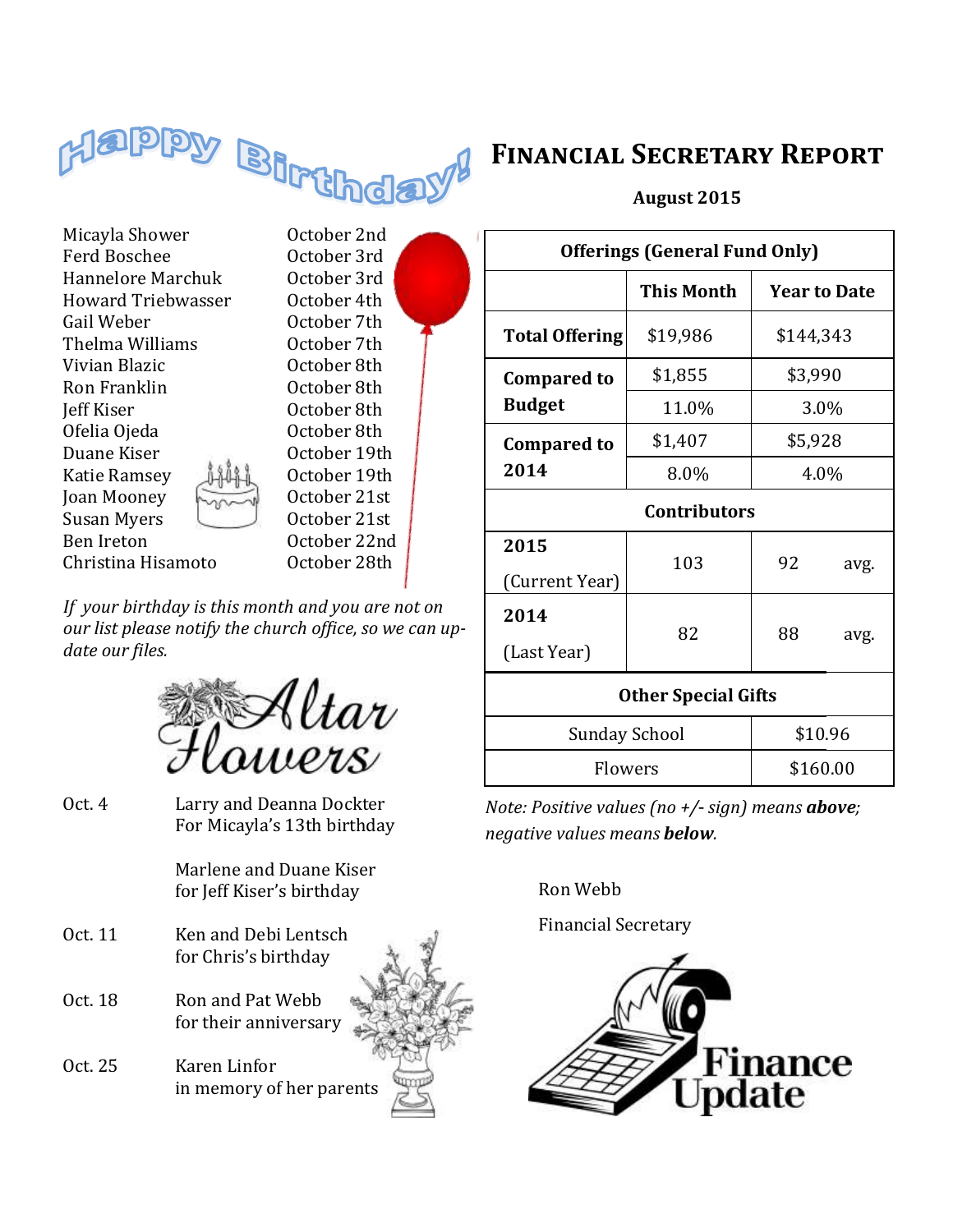### **Worship Assistants**

|                    | <b>Acolytes</b>                                                 |                                                       | Readers 8:15 a.m.                 |  |
|--------------------|-----------------------------------------------------------------|-------------------------------------------------------|-----------------------------------|--|
| Oct. $4$           | Daniel Encinas                                                  | Oct. $4$                                              | <b>Phil Petersen</b>              |  |
| Oct. 11            | Isabella Basquez, Elizabeth Wilson                              | 0ct. 11                                               | Ron Webb                          |  |
| Oct. 18            | Amber Mansfield, Angie Martinez                                 | Oct. 18                                               | Christiana Wilson                 |  |
| Oct. 25            | Joshua Bell, Morgan Furry                                       | Oct. 25                                               | <b>Kelly Boyer</b>                |  |
|                    | <b>Altar Care</b>                                               |                                                       | Readers 10:30 a.m.                |  |
| 8:15 a.m.          | Cheryl Franklin                                                 | Oct. 4                                                | <b>Betty Englund</b>              |  |
| 10:30 a.m.         | Connie Reule, Nancy Minning                                     | Oct. 11                                               | Mary Francis Harris               |  |
|                    |                                                                 | Oct. 18                                               | <b>Holly Hoppman</b>              |  |
|                    | <b>Communion Servers</b><br>(Needed)                            | Oct. 25                                               | <b>Triss Hoppman</b>              |  |
|                    |                                                                 |                                                       | <b>Refreshments</b>               |  |
|                    | <b>Counters</b>                                                 | Oct. 4                                                | Ofelia Ojeda                      |  |
| Oct. $4$           | Nancy Minning, Connie Reule                                     | Oct. 11                                               | (Needed)                          |  |
| Oct. 11            | Don Schell, Bob Behr                                            | Oct. 18                                               | Mack and Carole Vance             |  |
| Oct. 18<br>Oct. 25 | Betty Englund, Barbara Manlapig<br>Holly Hoppman, Marlene Kiser | Oct. 25                                               | <b>Reformation Sunday Potluck</b> |  |
|                    |                                                                 |                                                       | <b>Visitors' Gifts</b>            |  |
|                    | Greeters                                                        | Oct. 4                                                | Pat Webb                          |  |
| Oct. 4             | (Needed)                                                        | Oct. 11                                               | Pauline Arndt                     |  |
| Oct. 11            | (Needed)                                                        | Oct. 18                                               | <b>Carolyn Andrews</b>            |  |
| Oct. 18            | (Needed)                                                        | Oct. 25                                               | Crystal Boettcher                 |  |
| Oct. 25            | (Needed)                                                        |                                                       |                                   |  |
|                    |                                                                 |                                                       | <b>Welcome Leaders</b>            |  |
|                    | <b>Head Ushers</b>                                              | Oct. $4$                                              | Ron Zoesch                        |  |
| 8:15 a.m.          | Ron Franklin                                                    | Oct. 11                                               | Pat Webb                          |  |
| 10:30 a.m.         | Craig Eckels                                                    | Oct. 18                                               | <b>Chet Madison</b>               |  |
|                    |                                                                 | Oct. 25                                               | <b>Carolyn Andrews</b>            |  |
|                    | <b>Prayer Leaders</b>                                           |                                                       |                                   |  |
| Oct. 4             | Judy Saxby                                                      |                                                       |                                   |  |
| Oct. 11            | David Saxby                                                     | If you can help serve communion for October,          |                                   |  |
| Oct. 18            | Lauren Orcutt                                                   | please sign up at the Opportunity Table in the back   |                                   |  |
| Oct. 25            | Ken Lentsch                                                     | of the sanctuary. If you can serve as a greeter, look |                                   |  |
|                    |                                                                 | for the sign-up sheet on the wall in the entryway,    |                                   |  |
|                    | <b>Psalm Leaders</b>                                            | by the big doors. The refreshments sign-up sheet is   |                                   |  |

Oct. 4 Lucy Orcutt Oct. 11 Aiyana Tice Oct. 18 Hannah Encinas Oct. 25 Sierra Etchison



in the church office.